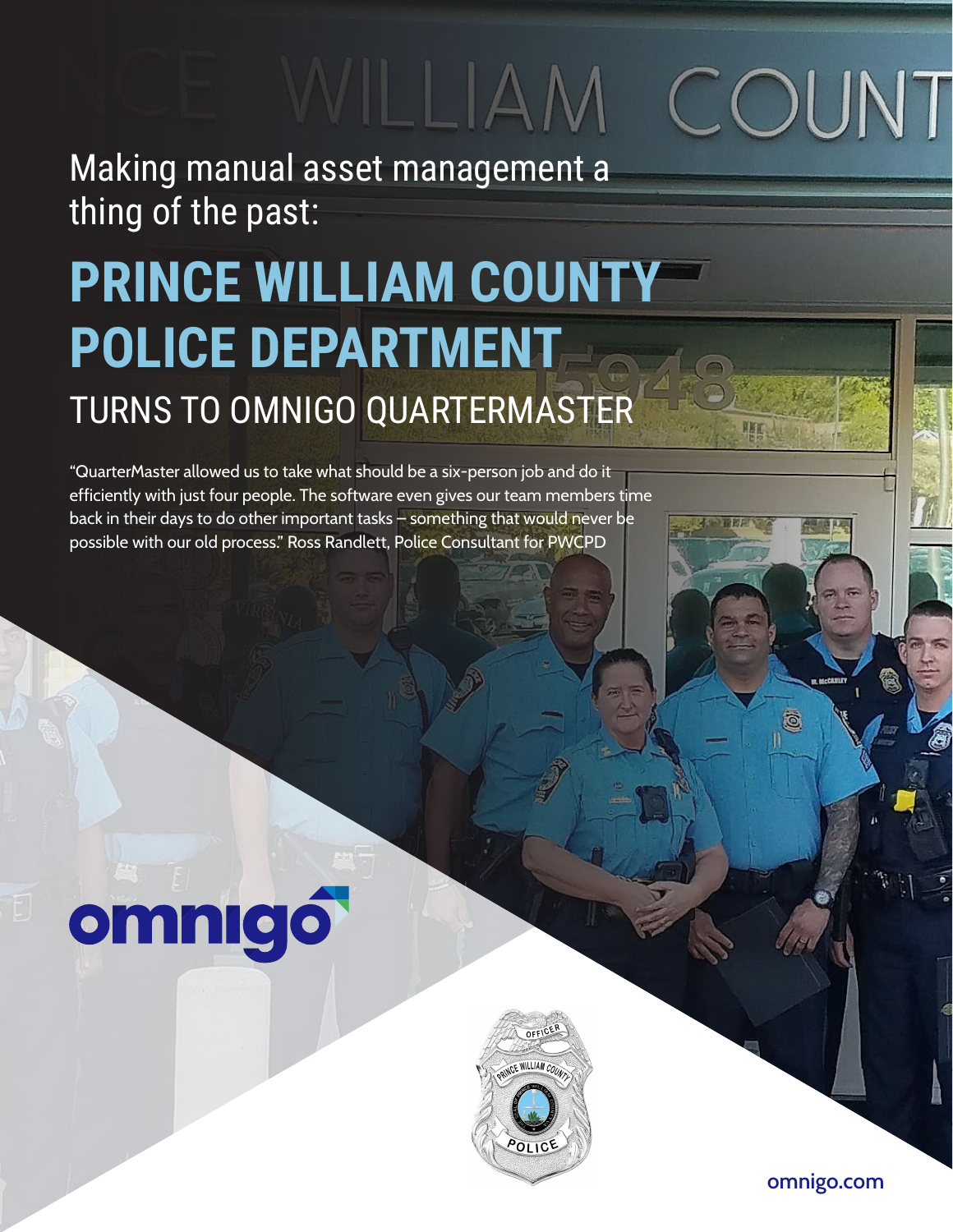#### **CUSTOMER**

Prince William County Police Department (PWCPD), Virginia

#### **CHALLENGE**

With over 800 sworn and civilian members, the four-person asset management team often found themselves overwhelmed. Previously, they were tracking everything in spreadsheets, but the department's new scale of operation required a more robust solution.

#### **SOLUTION**

Omnigo QuarterMaster helps keep the department as organized as possible. The system handles virtually every asset they have on hand, including vehicles, radios, uniforms, vests, and guns, with the highest level of tracking put toward the high capital assets. They can also monitor which assets are in which vehicle and with which officer.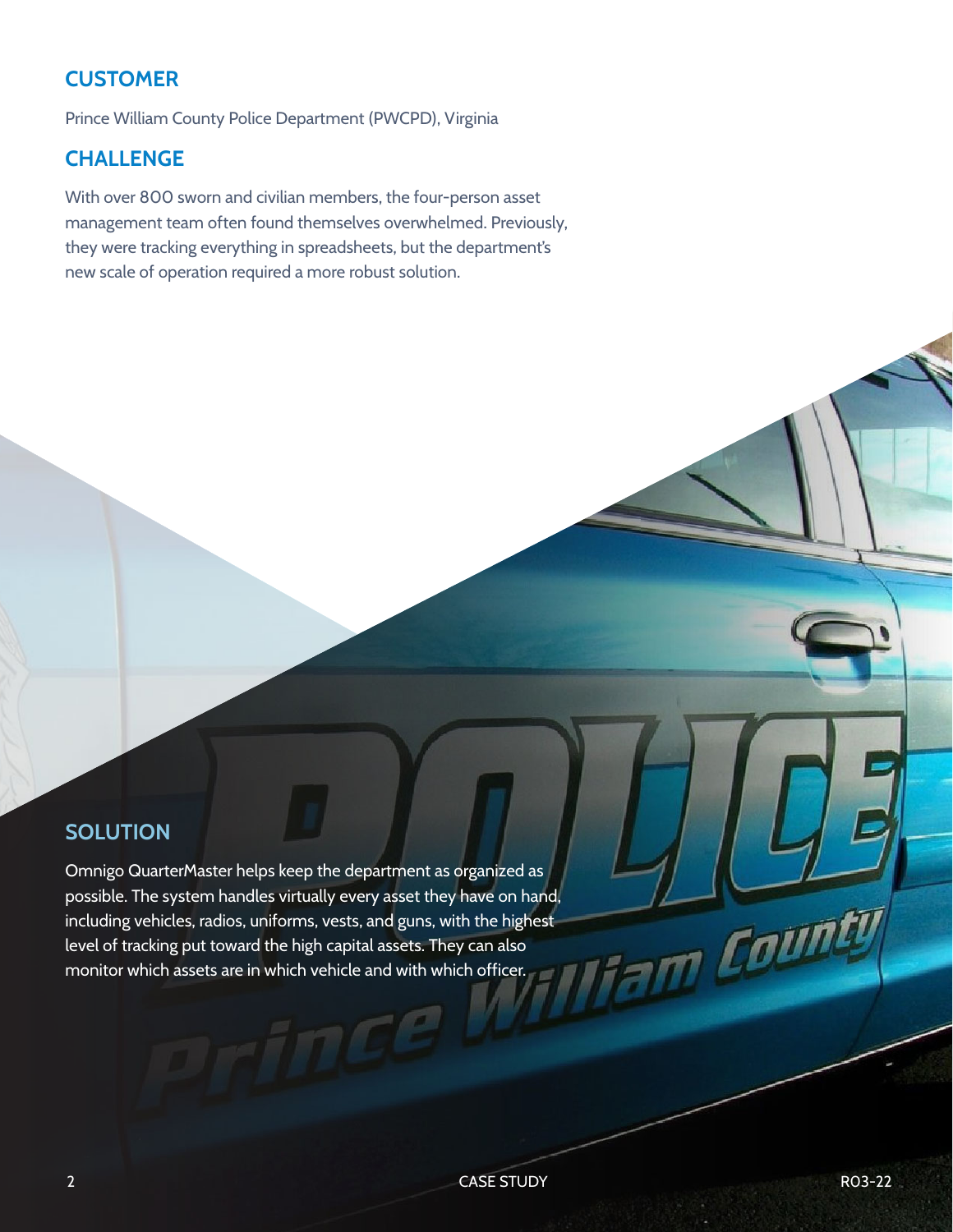#### **RESULTS**

By implementing QuarterMaster, PWCPD now has a clear picture of inventory levels, ensuring every item is accounted for at all times. They also use the system to monitor assets purchased with a grant and are nearing expiration, enhancing their ability to track budgets.

"We use the full package," said Randlett. "QuarterMaster has grown with us as a department and is our trusted asset management system that we can all rely on for transparency and organization every step of the way."

While inventory and asset management isn't a task that many look forward to, it's critical to ensure smooth operations and prevent potential stock outages and under-equipped personnel. Many organizations are still employing manual methods to track equipment and supply usage. Some, however, like PWCPD, are turning to Omnigo QuarterMaster to digitize this process and improve efficiencies.

QuarterMaster is the superior end-to-end inventory solution for managing all assets, consumables, and returnables in one centralized system.

> **POLIC, ARDIN**